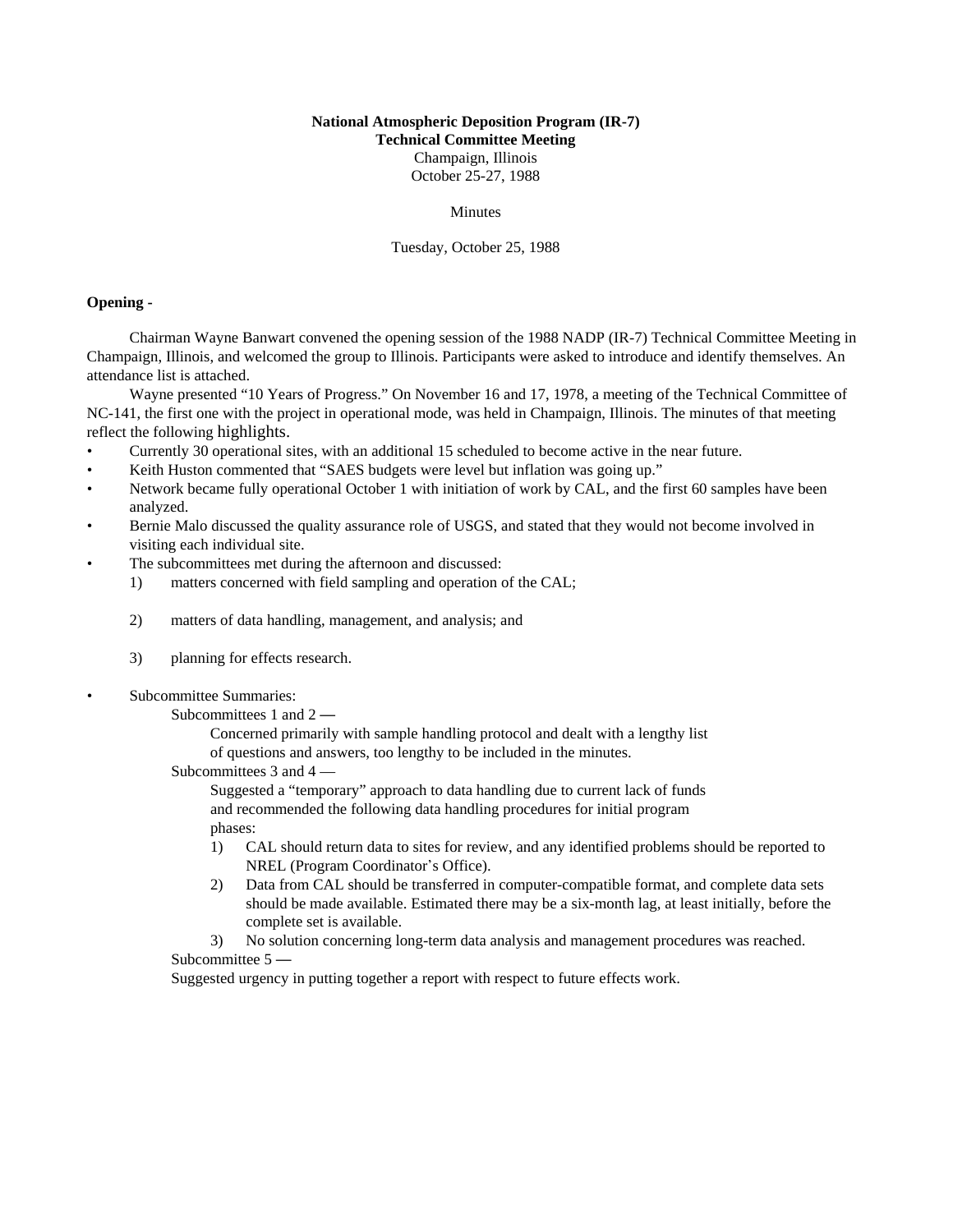#### **Coordination Office Report -**

Jim Gibson presented the Coordinator's report.

- 1. Leave of Absence. Jim will be on leave for one year, beginning November 1. He will be working with EPA at Research Triangle Park, North Carolina.
- 2. The official number of active sites is 198.
- 3. Publications. Data is finally meeting the six-month lag time which was discussed in 1978. Data through April 1988 is now available, and all 1987 data has been published. A revised site operations manual has also been published.
- 4. Changes in staff at the Coordination Office.
	- A. Carol Simmons will be Acting Coordinator in Jim's absence.
	- B. Sharren Sund, who is already employed part-time in NREL, will be assisting Carol while Jim is away.
	- C. Have hired a person to be involved with site activities. Sarah Klahn is the new site liaison in the Coordination Office.

Jim showed slides depicting the network map as it was in 1978, the current map, a breakdown of current agency support, and a statement from the NAPAP review.

*"The monitoring program and its resultant data set, that ii being constructed, is perhaps the most significant, long-term, continuous and comprehensive sampling and analysis program to be undertaken in the environmental sciences."*

#### **Nominating Committee -**

Wayne Banwart reminded the audience that NADP (IR-7) follows a policy of rotation of officers, and the Technical Committee will be electing a secretary to start through the chairs. Bob Heil, Keith Huston, Paul Kapinos and John Robertson have been asked to serve as a nominating committee to select a candidate for this position.

### **Site Operator Awards** -

The NADP Technical Committee recognizes and appreciates the long-term commitments from many of the site operators. Certificates are awarded to those operators with five years of continuous service who have attended the operator training at CAL. This year's recipients are listed below.

|                   | <b>Five-Year Certificate Awards</b> |                                                  |                    |
|-------------------|-------------------------------------|--------------------------------------------------|--------------------|
| Operator          | CAL Code                            | Site Name                                        | Supervisor         |
| Lou Brenan        | <b>IN34</b>                         | Indiana Dunes                                    | Lou Brenan         |
| Michael J. Newell | MD <sub>13</sub>                    | Wye                                              | Russell Brinsfield |
| Sam Giacopelli    | OR <sub>02</sub><br>OR97            | Alsea Guard Ranger Station<br><b>Hyslop Farm</b> | Dixon L. Landers   |

A new award was developed for this year as the program now has a number of operators who have served continuously for ten years and have participated in the CAL training. A plaque to recognize and honor these individuals was designed and presentations of individual plaques were made to site supervisors or other representatives present at the meeting. Ten-year awards are shown below.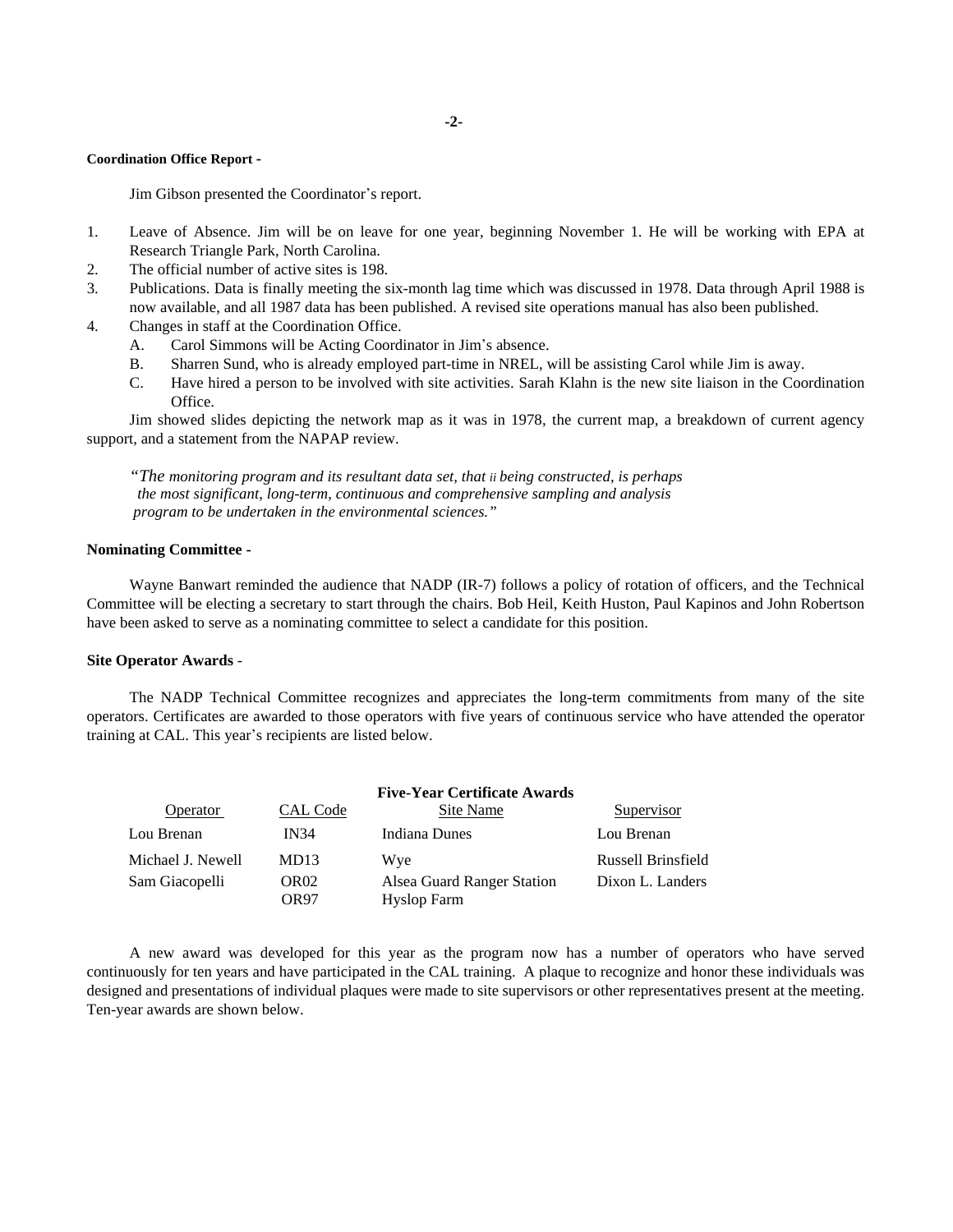| <b>Operator</b>  | CAL Code         | <b>Ten-Year Plaque Awards</b><br>Site Name | Supervisor            |
|------------------|------------------|--------------------------------------------|-----------------------|
| John Melin       | GA41             | Georgia Station                            | Jerry Walker          |
| Bill Dunn        | M153             | Wellston                                   | Elon S. 'Sandy' Verry |
| Arthur E. Elling | MN16             | Marcell Experimental Forest                | Elon S. 'Sandy' Verry |
| Julia Skinner    | NC <sub>03</sub> | Lewiston                                   | Cari Sasser           |
| David Saf        | PA <sub>29</sub> | Kane Experimental Forest                   | David Marquis         |

#### **Meeting Agendas** -

Steve Lindberg, Vice Chairman, discussed the meeting agenda. A shorter format was developed for this year's meeting. The meeting will last 2 1/2 days, which allows time for a special symposium. Two field trips are also scheduled - 1) a tour of the NADP Central Analytical Laboratory, and 2) a trip to the University of Illinois power plant with the new SO<sub>2</sub> scrubber. A brief overview of planned agendas for each subcommittee was presented.

#### **Invited Speakers -**

Dr. Michael Unsworth, University of Nottingham - "Atmospheric deposition research in the United Kingdom" Dr. R. L. Linthurst, Environmental Protection Agency - "EPA's proposed Environmental Monitoring and Assessment Program" Dr. Ann Bartuska, USFS - "Air pollution in Poland"

## **Contributed Papers on Dry Deposition** -

"Large-particle cation dry deposition fluxes from NADP dry bucket data" - D. Gatz, Illinois State Water Survey.

"Progress towards developing and deploying the dry deposition system recommended by NADP in 1982" - B.B. Hicks and T. P. Meyers, NOAA/ARL.

#### **Poster Introductions and Presentations** -

(Abstracts are available by writing Linda Bandhauer in the NADP/NTN Coordination Office)

"Comparison of organic and inorganic contributions to weekly and event precipitation samples" - S. Bachman

"A comparison of the chemistry of cloud water and precipitation" - J. Rothert and B. Demir

"Comparison of the response of red spruce to Al in soil and solution culture" - J. M. Kelly

"Overview of NOAA air parcel trajectory models and application to precipitation chemistry data" - R Artz

"Deposition gradients of atmospheric aluminum on oak forest canopies" - R. Albright and

- G. Aubertin
- "Comparison of heavy metal deposition by rain filtrate and particulate material at a semi-urban and a rural site" K. Steele, P. Thasan and E. R. Lawson
- "Bias in the analytical results reported by the National Atmospheric Deposition Program and the National Trends Network" - R. See, T. Willoughby and L. Schroder

"Comparison of Louisiana field data and NADP laboratory data" - L. M. West and S. E. Feagley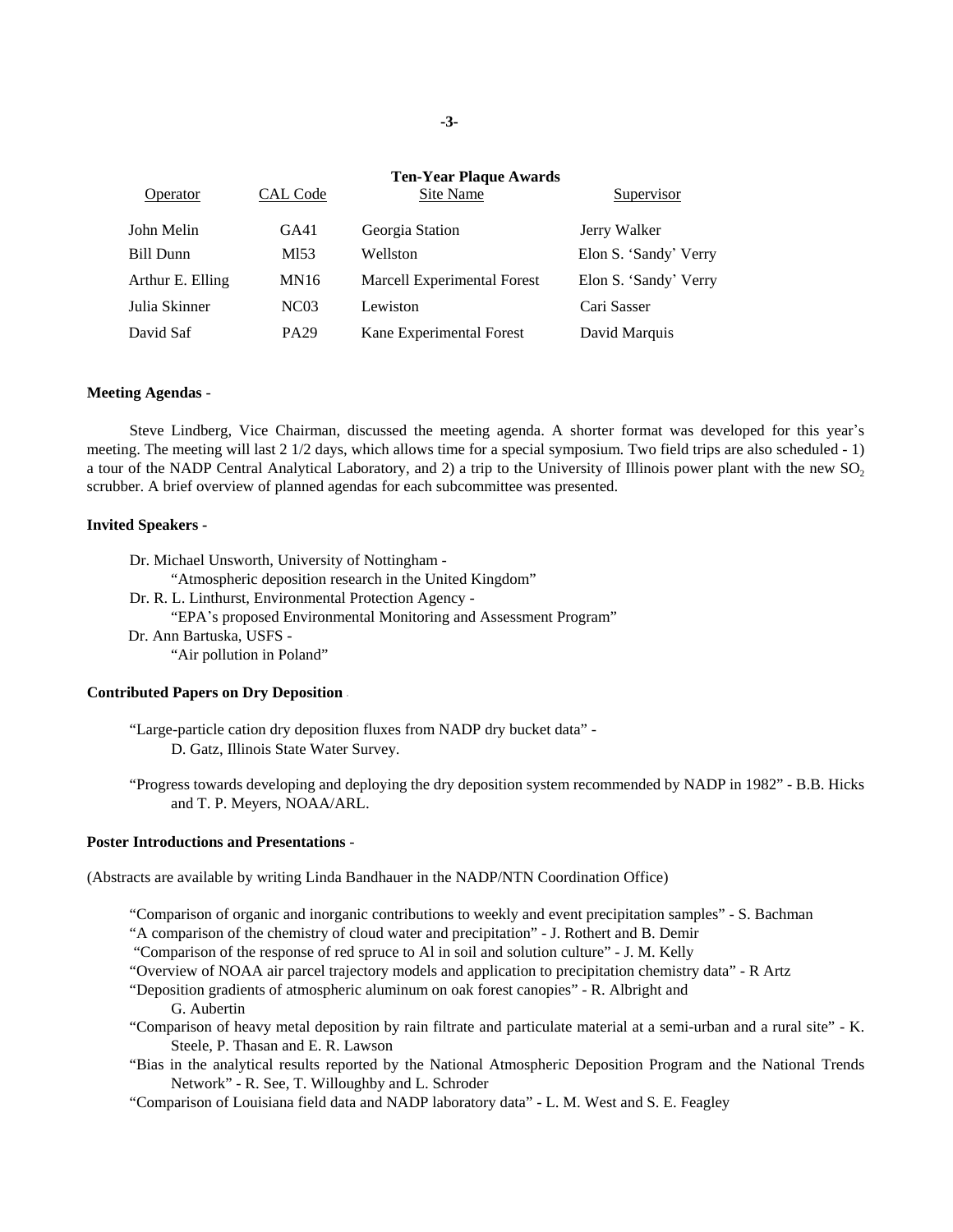"Long term changes in night time oxidant at one site in the northeast ozone corridor " - A. VanArsdale

"The effects of acid rain on pollen development" - L. Craker

"The NADP/NTN Site Visitation Program. Results from the second round of visits"- C. Eaton

"Preliminary results of the NADP/NTN-CAPMon Intercomparison Study" - R. J. Vet, A. Sirois, and D. Lamb

"The National Park Service Ozone and Fine Particle Monitoring Network" - M. Scruggs

"Can the total atmospheric deposition of sulfur be inferred from throughfall?: Results from the EPRI Integrated Forest Study" - S. E. Lindberg

"Illustration of Voyager data exploration software" (demonstration) - R. Husar

Wednesday, October 26, 1988

# **Contributed Papers on Atmospheric Chemistry and Forest Effects -**

"NESCAUM Regional Particle Monitoring Network" - R. Poirot, Vermont Air Pollution Control

"Some characteristics of forest vegetation and acidic deposition in the Appalachian Watershed" -

S. Tajchman, West Virginia University

# **Invited Speakers -**

Dr. R. Harriss, NASA Langley Research Laboratory -

"The role of tropical forests in global tropospheric chemistry"

Dr. K. Nodop Norwegian Institute for Air Research -

"Air and precipitation quality and trends in Europe. Results of the EMEP Network"

Dr. W. Heck, USDA -

"Assessment of crop losses from ozone - NCLAN: A case study"

# **Thursday, October 27, 1988**

# **Contributed Papers on Evaluating NADP Screening -**

"NADP/NTN sample invalidation procedures: An overview" - C. Simmons, Colorado State University "Comparisons of flagged and unflagged NADP data - what are the effects of CAL screening procedures" - V. Bowersox, Illinois State Water Survey

"Evaluation cf NADP data screening procedures: Effects of data completeness criteria on rain chemistry statistics" - J. Lynch, The Pennsylvania State University

### **Business Meeting -**

Wayne Banwart called the final session of the 1988 NADP (IR-7) Technical Committee Meeting to order.

## **Poster -**

Dick Semonin commented that the Illinois State Water Survey has benefitted greatly in their role as Central Analytical Laboratory for NADP, and they have chosen to recognize sites as their statement in honor of the meeting being held in Champaign. A poster was designed which displays every initial ever seen on a field form - ~1,200 names. It also includes a list of leaders which was developed from past Executive Committee listings. One of the posters will be sent to everyone attending the meeting and each site will receive a copy.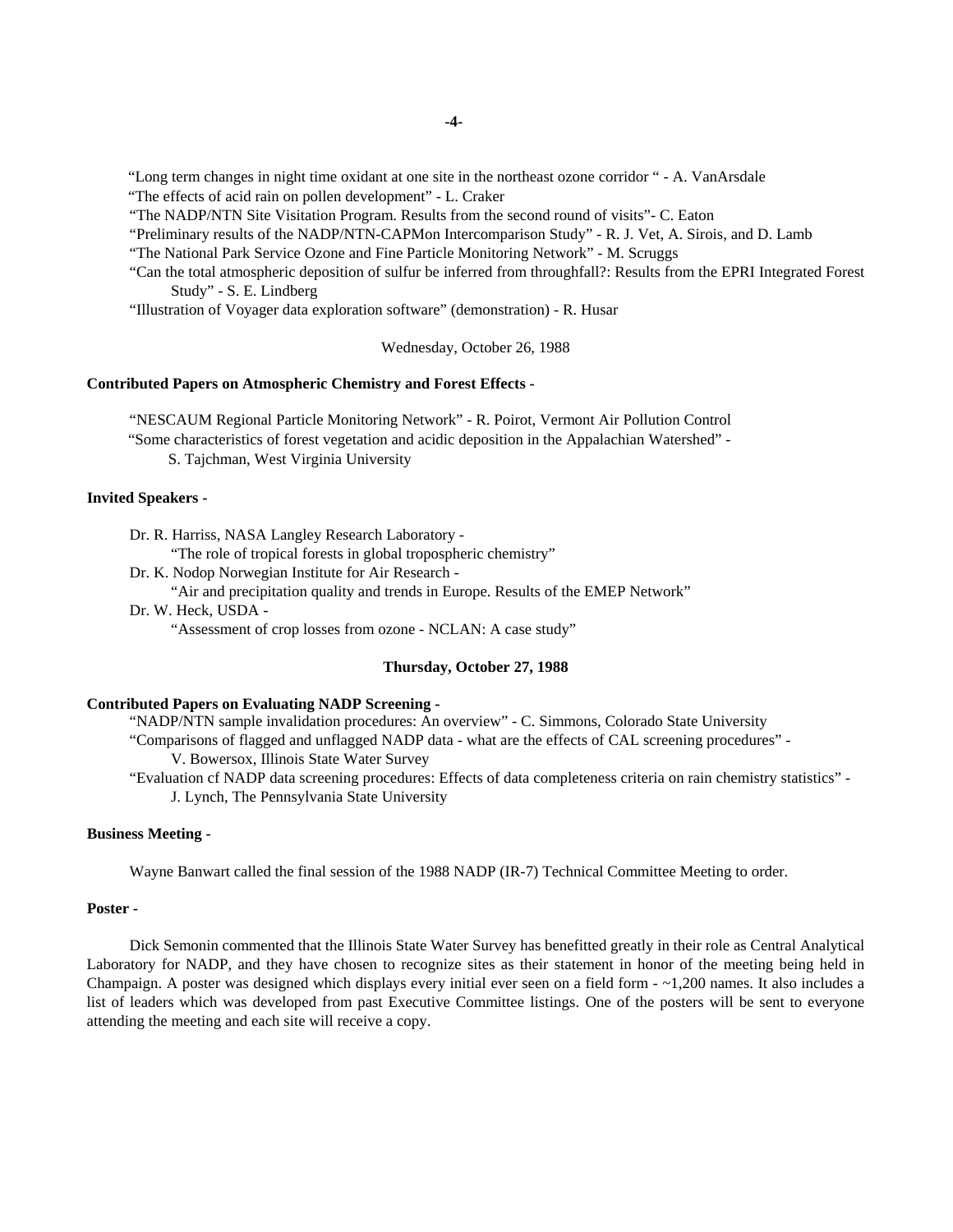### **Announcements and Miscellaneous** -

Gary Stensland announced that a special symposium, "The Spatial Analysis of Wet-Deposition Data," is being held in conjunction with the Technical Committee Meeting. The first session will begin at 2 p.m. today.

Several lighthearted awards were presented to participants, and thanks were expressed to the CAL for the poster.

### **Subcommittee Reports -**

#### **Network Operations -**

Gerald Aubertin, Chairman, asked Cary Eaton to report on the interim subcommittee meeting in April.

- 1. Merged former subcommittees No. 1 (Network Site Criteria and Standards) and No. 2 (Methods Development and Quality Assurance) into one subcommittee and changed the name of the subcommittee to Network Operations.
- 2. Accepted the charges and responsibilities developed for the new subcommittee.
- 3. Reports from standing committees:
	- A. CAL
	- B. USGS External Audit Program
	- C. Coordination Office
	- D. Site Visitation Program
	- E. Operator Training
- 4. Reports from special committees:
	- A. Subcommittee Charges and Responsibilities
	- B. Training Film
	- C. Status of NPS Data
	- D. pH Bias
	- E. Sample validation procedures
	- F. "C" coded sample results will be included in blind audit reports

Discussions at the current meetings included the following topics.

- 1. CAL Report.
	- A. An administrative audit was conducted, and CAL was found to be efficient, well staffed, and. well-run.
	- B. 1986 Lab QA report is being published and the '87 report is near completion.
	- C. Three training sessions were held over the past year with 71 operators and/or supervisors attending.
	- D. Data publication is up to date, with a 6-month data turnaround.
- 2. Training film.
- 3. External Audit Program
	- A. Intersite comparison
	- B. Blind audit program.
	- C. Interlaboratory comparison
	- D. Collocated sampler study.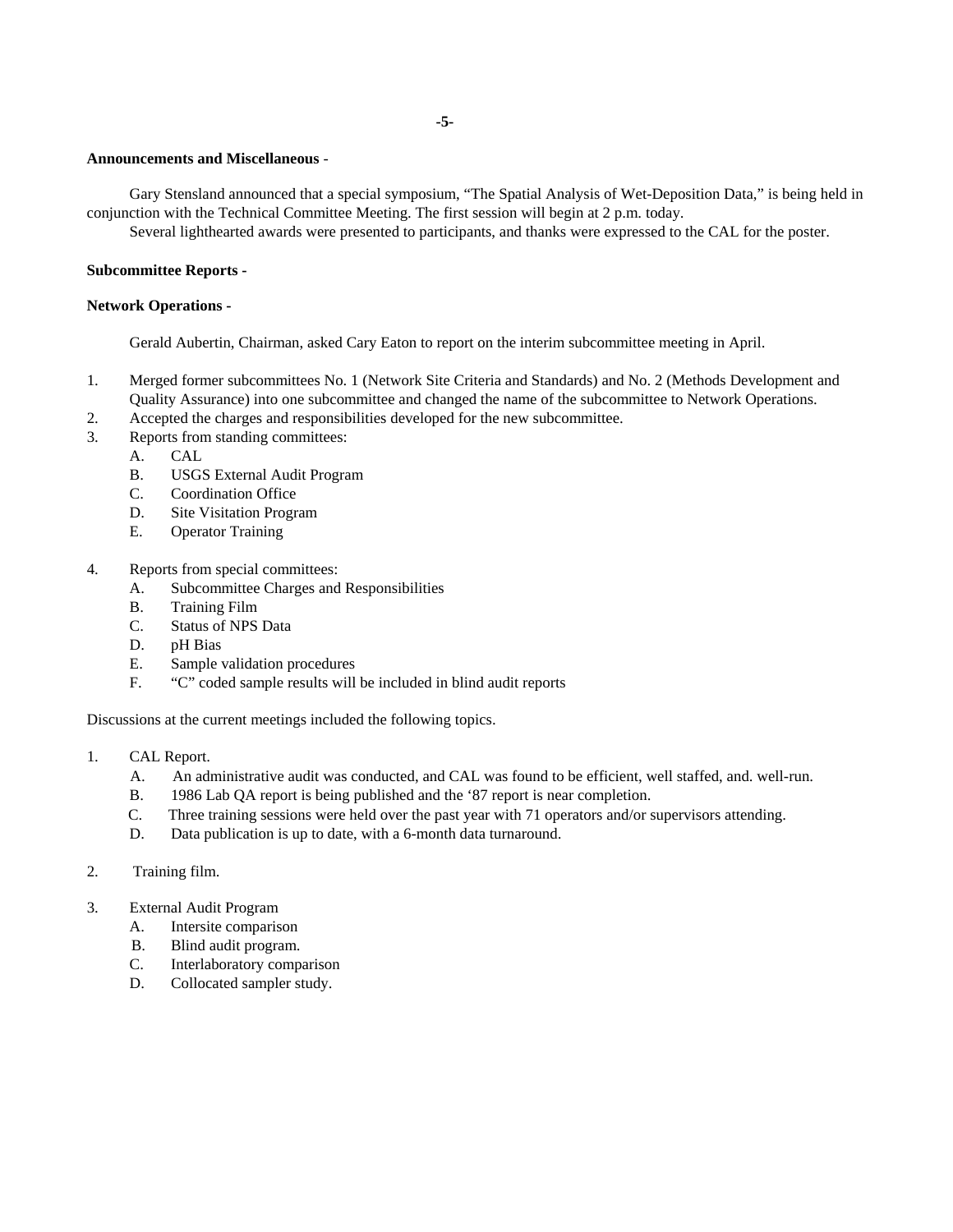- 4. Coordination Office Report.
	- A. Data continues to be available; publication of reports is on schedule.
	- B. Currently 198 active sites in the network.
	- C. Receiving increased data requests.
	- D. COED working well, and they are filling numerous requests (75 motor boxes in the past year).
- 5. Site Visitation Program. Improvements have been noted, and it is felt they are linked strongly to COED replacement parts and the pH electrode replacement plan.
- 6. QA Steering Committee reported on progress of the revised QA Plan.
- 7. Implementation of the Remedial Action Plan.
- 8. Mark Peden discussed assessment of the blind audit program, and reported that the program is doing well. **Recommendation:** *That "C" coded information be included in the blind audit reports.*
- 9. NPS will provide funding to CAL to analyze the data from EMSI.
- 10. Great deal of interest in future directions of NADP.
- 11. 1988-89 officers are:

Chairman - Scott Dossett Vice Chairman - Cary Eaton Secretary - Randy See

**MOTION:** That the subcommittee report be approved. Seconded and carried.

# **Data Management and Analysis -**

Van Bowersox reported that the subcommittee met twice.

1. Status of NPS/EMSI data.

A. EMSI data (March-September, 1987) did not report a "method detection limit" (MDL), which is reported when a value is small. EMSI simply reported whatever the instrument said, resulting in some positive and some negative. CAL uses MDL.

Recommendation: *So that the data in the NPS/EMSI* set are *available in a format comparable to the CAL format, it is recommended that the QA Coordinator request data from EMSI so that a MDL can be identified.*

**MOTION:** That the recommendation be accepted; seconded and carried.

- B. NPS has provided funding for CAL to enter these data into the NADP/NTN data management system, to screen the data, then to report the final screened data to Coordination Office. This project is to be completed 6 months after the date received by CAL.
- 2. Decision was made at April meeting to change the temporal distribution plots in the annual data summaries. Following much discussion of alternatives, the subcommittee agreed on the following recommendation. **Recommendation:** That the format used in the 1987 Annual Data Summary for pH, SO, NO<sub>3</sub>, NH<sub>4</sub><sup>+</sup>, H<sup>+</sup>, Mg<sup>2+</sup>, *Ca2+, and precipitation weighted average values continue to be used for each site-month of data where completeness criteria were met, and the Coordination Office should continue to evaluate the current completeness criteria.*

**MOTION:** For acceptance of this recommendation; seconded and carried.

- 3. Doug Sisterson proposed a change in the Remedial Action Plan that would involve the Data Subcommittee, as well as the Network Operations and Effects Subcommittees, in the decision gathering process. **Recommendation:** *That the Data Management and Analysis. Network Operations, and Effects Research subcommittees would provide input as to the technical or scientific ramifications of a violation of network protocol to the QA Steering Committee. The role of the data subcommittee would be technical and advisory and the Steering Committee would be the decision-making forum as to what action were warranted.* Technical Committee decision on this recommendation was deferred until report from the QA Steering Committee.
- 4. Currently there must be valid samples for ~75% of summary period (39 of 52 weeks of year) for site-year of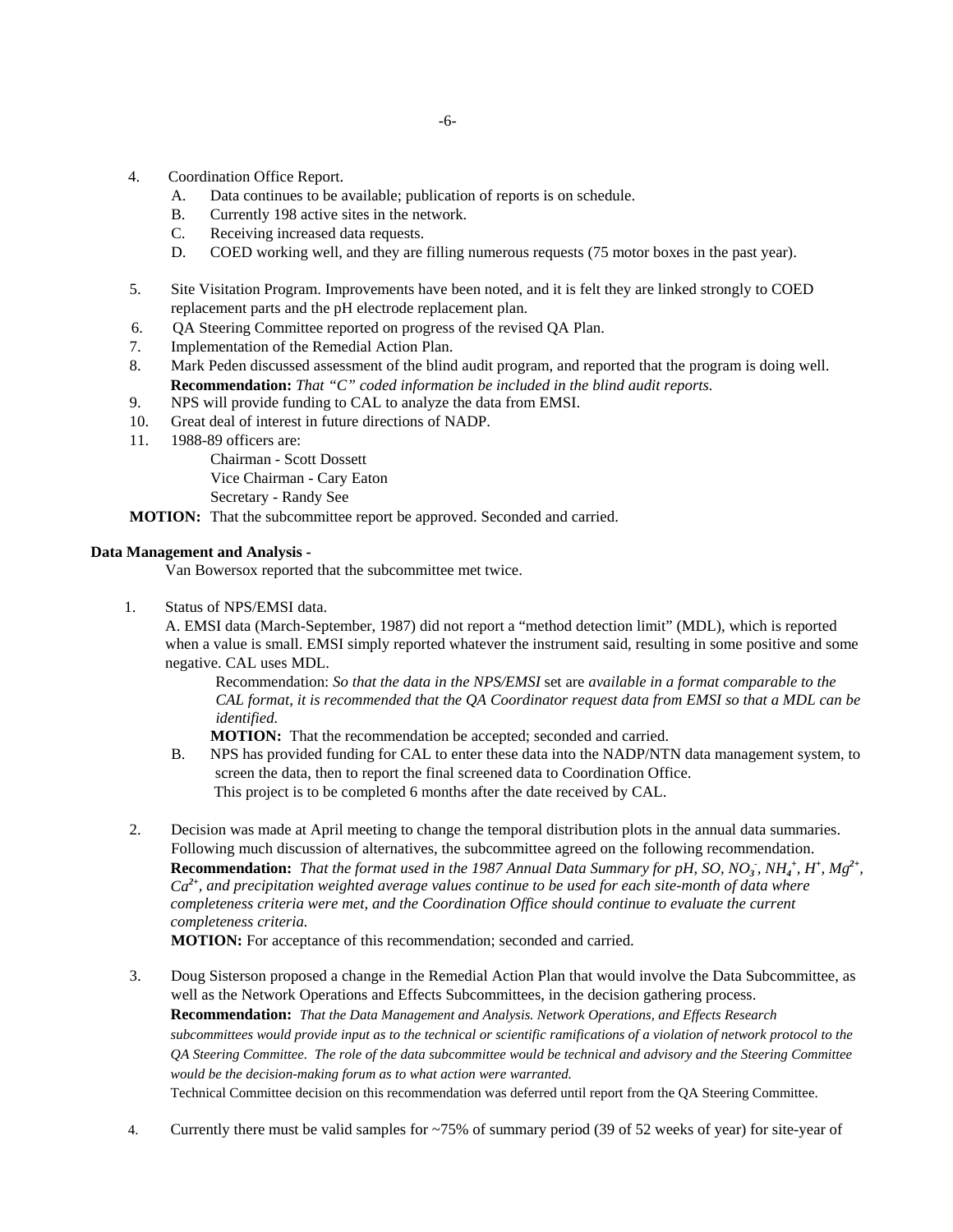data to be included in the annual summary report.

**Recommendation:** *Samples where gage (or bucket, if gage not available) depth <.02" would be considered valid by default for purposes of evaluating the data under Completeness Criteria No.1. This does not mean that such data would be used in chemistry calculations; time period only would be considered valid. This will be a retroactive change, and the Coordination Office is to recalculate all data under this new criteria.*  **MOTION:** That the recommendation be accepted. Seconded and carried.

Dave Bigelow questioned if changes should be made to reflect these recalculations in the ADS data base. As it stands, they will be reflected only in the Coordination Office data. It was suggested that a letter be sent to ADS stating the recalculations have been made and let them decide.

- 5. Drafted and accepted 14 subcommittee charges and responsibilities for inclusion in the revised Quality Assurance Plan.
- 6. Election of officers for 1988-89.

Chairman - Warren Knapp Vice Chairman - Jim Lynch

The subcommittee report was approved as presented.

# **Effects Research -**

Denis DuBay reported that the subcommittee discussed two basic topics.

1. Effects research funding. Developed resource priorities for funding for the next year's cycle. A list will be sent to Jack Barnes. The priorities are (not in priority order, but an indication of priority areas):

A. Integrated stress B. Exposure dynamics C. Mechanism of pollutant damage

2. Discussion of broadening the scope of NADP to include monitoring of other pollutants which, from an effects research viewpoint, is very important. A partial, but not all-inclusive, list includes ozone, nitrogen oxides, metals, semi-sensitive organic materials (SOCs), volatile organic compounds (VOCs), CO<sub>2</sub>, and UVb radiation.

There were discussions of how NADP might accomplish this expanded monitoring, recommendations on the breadth and extent of initial monitoring, methodology involved, whether there is instrumentation available, and a rough estimate of costs, based on breadth and instrumentation required. The subcommittee will develop statements reflecting questions such as these for each pollutant, and individuals connected with existing efforts or who have knowledge in these areas will be asked to assist.

It was suggested that an indication of how much time and money will be involved is needed. and that a Tuesday-to-Tuesday routine be maintained where possible. Development of the list and supporting statements for each pollutant will stimulate thinking about a direction for NADP. The intent is to go to the agencies that will be considering further support for NADP.

3. Officers for the coming year are:

Chairman - Alan VanArsdale Vice Chairman - Walt Heck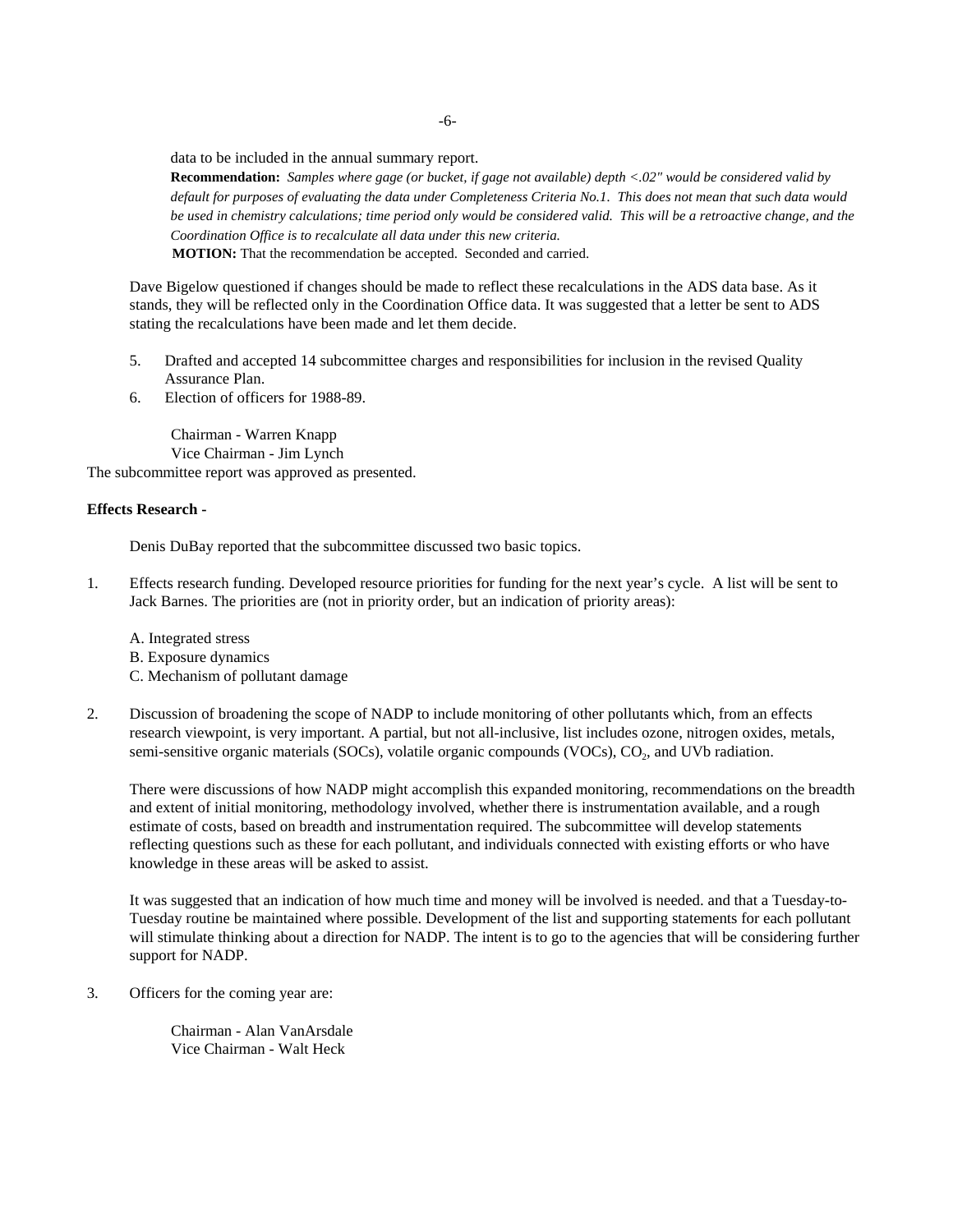#### **Resolution -**

Doug Sisterson was asked to present relevant discussions from the Executive Committee meeting. The Executive Committee feels it is important that a unified approach be developed to keep the network operating, and a resolution has been developed to express what they recommend to the Technical Committee. -

#### **Resolution**

**"Whereas** the United States needs a permanent, high quality network to quantify the continuing changes that our society makes in the chemical composition of our atmosphere and to understand the effects of these changes, and

**Whereas** the National Atmospheric Deposition Program (NADP/NTN) has established one of the most significant, long-term, continuous and comprehensive sampling and analysis programs in the environmental sciences, and

**Whereas** the governance of NADP/NTN has been a successful model of a uniquely democratic, "scientist driven," and "bottom-up" organization,

**Be it resolved that the full Technical Committee of the NADP/NTN** finds it imperative that scientists and administrators work diligently to insure a mechanism is in place to extend the tenure of the invaluable efforts in acidic deposition monitoring expended over the past 12 years into the immediate future and beyond 1992. NADP/NTN recognizes the need to broaden our activities to include other important atmospheric constituents relating to effects. The Technical Committee of the NADP is anxious to assist in the development of plans for the future.

Further, the Technical Committee charges the Executive Committee of NADP to draft appropriate letters to agency administrators reflecting the tenor of the above resolution."

Steve Lindberg elaborated on the intent of the resolution. It is designed to:

- 1. Define a need.
- 2. Provide framework for Executive Committee to use to address needs on national issues.
- 3. Reflect cooperation and show that IR-7 and other ag agencies are ready to respond to new effects-related issues.
- 4. Provide frame work for the Executive Committee to develop letters and identify agencies and people to whom letters should be targeted.

There was discussion of the text of the resolution. The Executive Committee will refine the resolution and draft letters, specifically aimed at identified agencies, within the next few weeks. They will develop a need for national monitoring, and show what NADP is and how it fulfills that need.

**MOTION:** That the resolution (in principle) be adopted. Seconded and carried.

**MOTION:** That the Effects Subcommittee report be accepted as presented. Seconded and carried.

#### **Quality Assurance Steering Committee -**

Don Bogen reported that the committee held an interim meeting in April. Major topic for that meeting was the status of QA plan revisions. The steering committee met twice at this meeting. Items discussed included: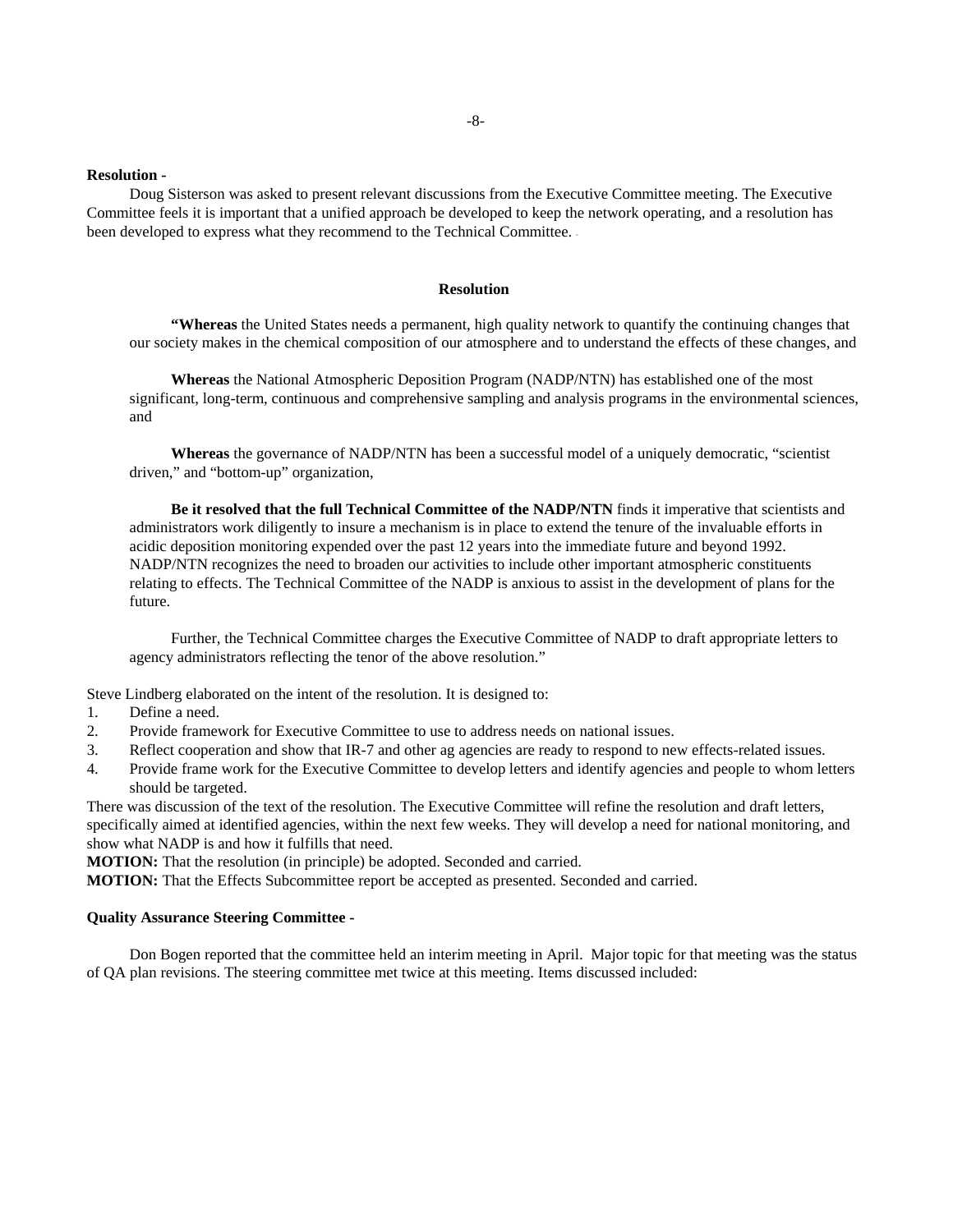- 1. Report from the management review of the Coordination Office and CAL in August. Members of the review team were Jack Barnes, Bernie Malo and Paul Kapinos. A written report was presented to the committee. Operations at CAL and the Coordination Office were in good stead, with only a few recommendations.
- 2. Revision of QA Plan. There are four parts to the plan; three parts are in good shape and revisions have been made. The section on field studies hasn't been addressed. Cary Eaton and Scott Dossett will write this section, with review in the spring. There will also be a fifth chapter on assessment and quality of the network itself. Scheduled agenda for completion of the plan is to have the final product available for the 1989 meeting.
- 3. Remedial Action Plan (RAP). Consists of two parts.

A. Discussions by the committee regarding noncompliance by a particular site. One individual has been charged to communicate with this site to hopefully achieve compliance.

B. Plan developed by Sisterson which attempts to implant policy statements in the Remedial Action Plan, addressing what should be done when sites are in noncompliance. An *ad hoc* committee comprised of Doug Sisterson, Bernie Malo and Jerry Aubertin has been established to prioritize violations and review action taken. Their report will be available for consideration by the committee in February and will go to the Executive Committee for discussion in the spring. Hopefully, it will be presented at the fall 1989 meeting.

4. Eight quality assurance reports have been published within the past year - two from CAL, four from USGS, and two from Research Triangle Institute (the site visitation team).

**MOTION:** That the Quality Assurance Steering Committee report be accepted as presented. Seconded and carried.

#### **Operator Training Film -**

Paul Kapinos reported that for a number of years efforts have been made to develop a film for use by backup or new operators until such time as official training could be accomplished. USGS has issued a contract to Illinois State Water Survey to prepare a shooting script. A contract was also let to the U.S. Military Academy to tape and edit the film,. A committee comprised of Doug Sisterson, Dave Bigelow, Scott Dossett, Maj. Marovitz from West Point, and Paul reviewed the script. All "pr" was cut from the beginning, retaining only mention of the program and the value of the operators from field operations to field lab operations, resulting in a film which runs close to an hour. This will be strictly a training film. The script will be reviewed a second time on November 14, with the final version available Thanksgiving week, and filming to be done at West Point the week of November 28 or December 12. Approximately 250 copies will be produced, providing a copy which can be viewed on a standard home video machine for each site.

Wayne Banwart expressed thanks to all subcommittee members for their work.

# **Election of Officers** -

The nominating committee reported that they selected Bill McFee as a candidate for Secretary. The floor was opened for additional nominations. None were received, and following motion to close the nominations. William W. McFee was unanimously elected Secretary of the NADP (IR-7) Technical Committee. Officers for 1988-89 are:

Chairman - Steven E. Lindberg, Oak Ridge National Laboratory Vice Chairman. - Douglas L. Sisterson. Argonne National Laboratory Secretary - William W. McFee, Purdue University

(A complete listing or 1988-89 Executive Committee members is attached.)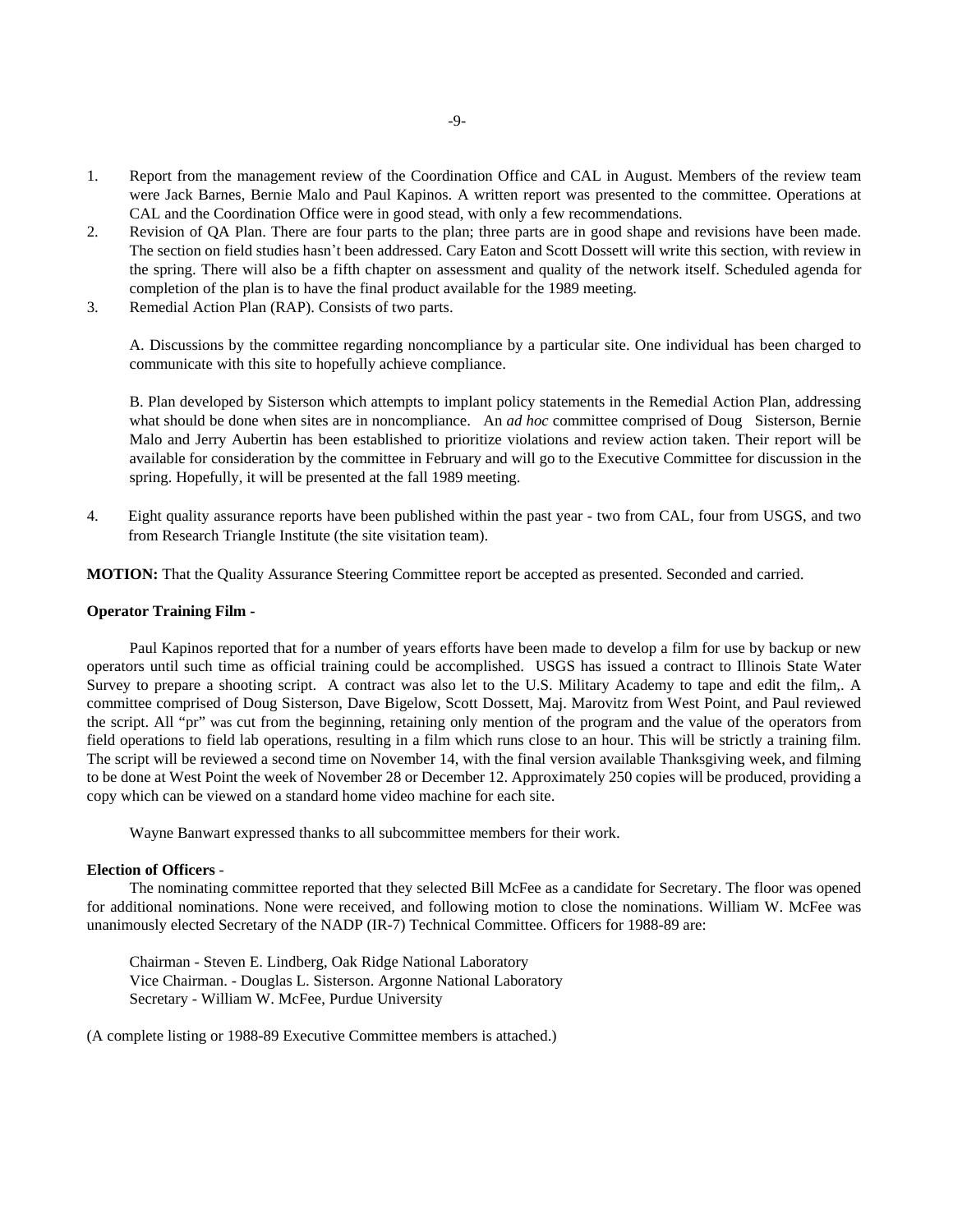1989 Meeting -

Alan VanArsdale informed the group that the immediate Boston area is not feasible due to costs. Two alternative options have been explored — Provincetown, Massachusetts, on the tip of Cape Cod, and a conference center in Durham, New Hampshire. Both options were described for the group.

**MOTION:** That Provincetown be chosen as the location for the 1989 Technical Committee Meeting. Seconded and carried. The 1989 meeting will be held the week beginning October 23, in Provincetown, Massachusetts.

1990s Meetings -

Paul Kapinos suggested that Austin, Texas, be considered for the 1990 meeting, based on several recommendations made to him. The USGS district office will help with the logistics of planning the meeting. Jim Lynch volunteered to host a meeting at Penn State.

**MOTION:** That Austin, Texas, be the location for the 1990 meeting and that the 1991 meeting be held at Penn State. Seconded and carried.

#### **Closing -**

Wayne Banwart expressed special thanks to the Illinois State Water Survey CAL for hosting the meeting and for the excellent tour at CAL, as well as to Steve Hilberg for his assistance in making arrangements, and handling things locally. Thanks were also expressed to Steve Lindberg and Denis DuBay for planning and putting together the program. Additional thanks went to the agency advisors for their contributions, to Carol Simmons who will be Acting Coordinator for the coming year, and to Linda Bandhauer of the Coordination Office for her efforts.

A second resolution was presented to the Technical Committee for their approval.

#### Resolution

**"Whereas** Dr. Keith Huston is an outstanding scientist, administrator, and leader in national agricultural policy, and

**Whereas** he profoundly influenced the organization and early direction of the National Atmospheric Deposition Program, North Central Project 141, and

**Whereas** he was instrumental in the designation of NADP as an Interregional Project (IR-7) and in the creation and continuation of the Special Grants Program in CSRS for support of effects research, and

**Whereas** he has given sound advice and unwavering support to the organization since its inception in 1977 and plans to retire before we assemble again,

**Be it resolved that we, the Technical Committee of IR-7**, express our gratitude and appreciation to Keith for his numerous contributions to NADP, for the friendship he extended to each of us, and for his furtherance of understanding of atmospheric science and its relationships to aquatic and terrestrial systems.

We wish him every success in his future endeavors."

The resolution was approved with a standing ovation.

The "nongavel" was passed to Steve Lindberg, incoming Chairman of the Technical Committee. A final, humorous award was presented to Gary Stensland. and thanks were expressed to the outgoing Chairman, Wayne Banwart. Steve closed the meeting with a few comments regarding what he believes should be the critical charges of the second decade of NADP. They are: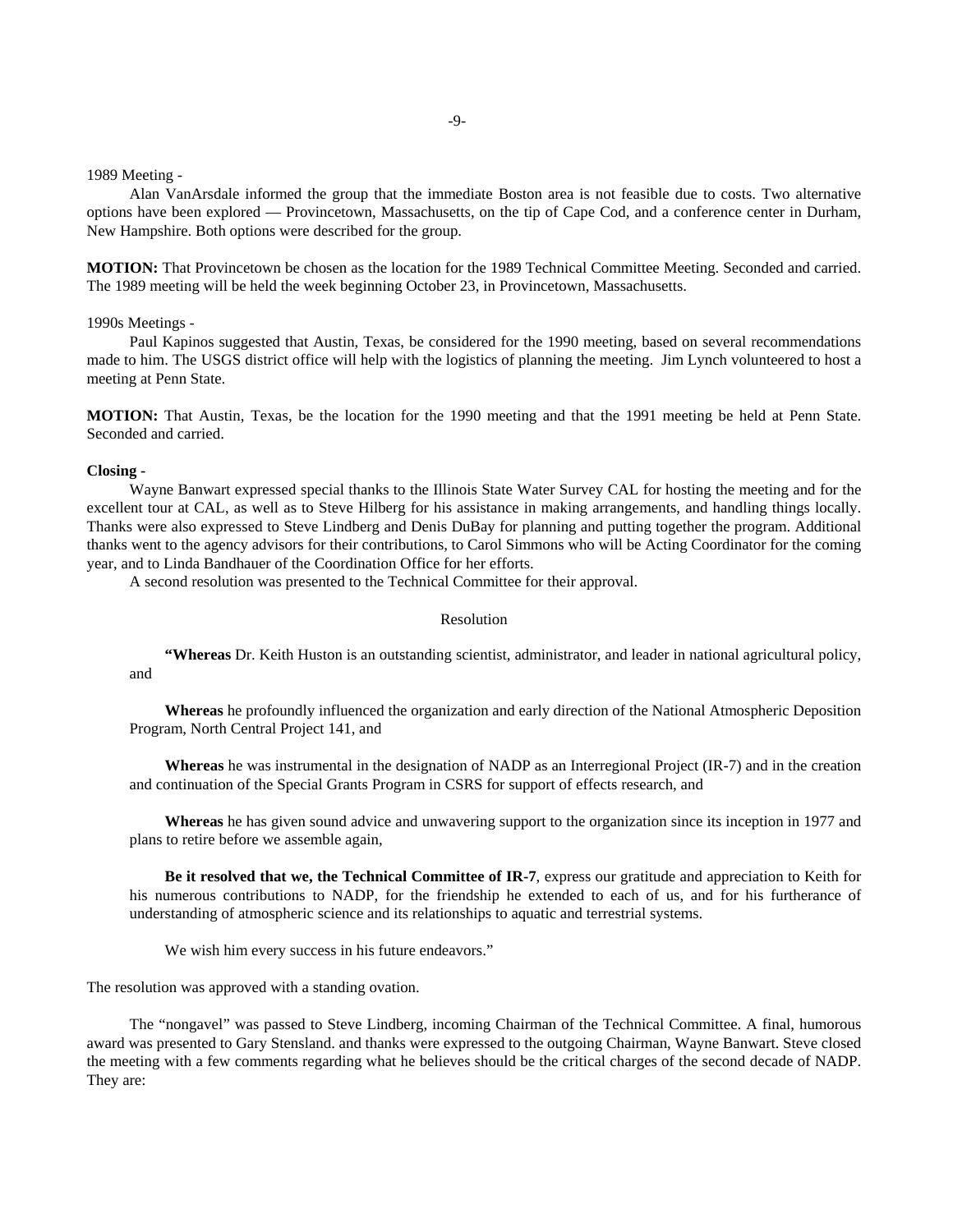- 1. Challenge facing EPA.
- 2. Consideration of the European perspective.
- 3. Global scale.
- 4. Enlarging of atmospheric constituents.
- 5. Preparation of formal interpretive study.
- 6. Working together to insure continuation of NADP over the next decade.

The 1988 Technical Committee Meeting was adjourned.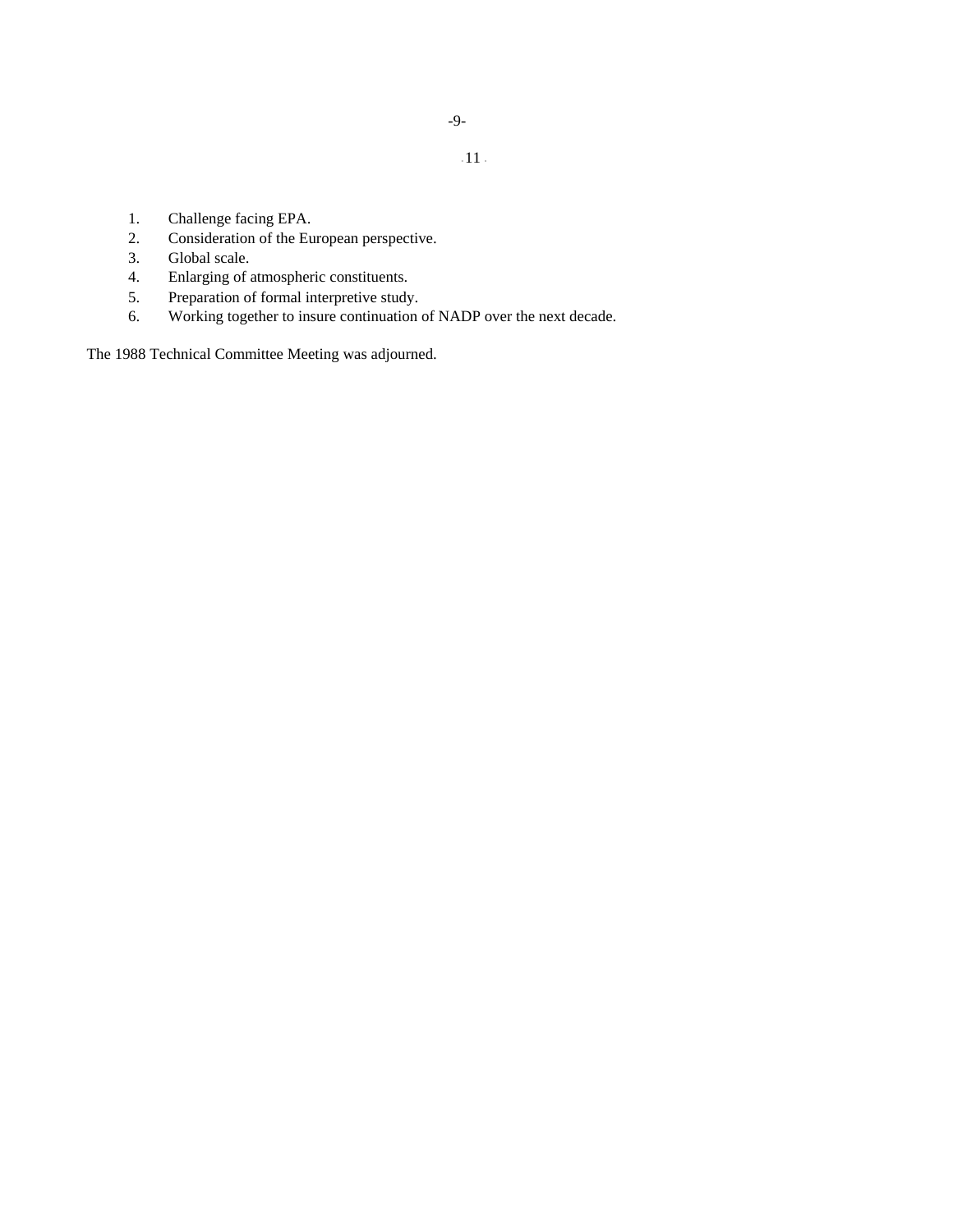# Participant List

# Name Affiliation

Ray Albright Southern Illinois University Tom Armentano Butler University Wayne Banwart University of Illinois Boris Chevone Virginia Tech Richard Cline U.S. Forest Service A. Scott Denning National Park Service Richard Grant Purdue University Walter Heck USDA/ARS

William Alsop MA Department of Environmental Quality Eng Richard Artz **NOAA/Air Resources Laboratory NOAA/Air Resources Laboratory** G. M. Aubertin Southern Illinois University Sue Bachman Illinois State Water Survey Linda Bandhauer NADP/NTN Coordination Office W. Richard Barchet Battelle, Pacific Northwest Laboratory John 'Jack' M. Barnes USDA Cooperative State Research Service Ann Bartuska North Carolina State University Berne Bennett U.S. Environmental Protection Agency David Bigelow NADP/NTN Coordination Office Donald Bogen U.S. Department of Energy/EML Van Bowersox Illinois State Water Survey Lyle Craker University of Massachusetts Brigita Demir **Illinois State Water Survey** Dieter Deumling Environment and Forestry Systems Scotty Dossett Illinois State Water Survey Kathy Douglas **Illinois** State Water Survey Denis DuBay North Carolina State University Greg Dzurisin Illinois State Water Survey Cary Eaton **Research Triangle Institute** Herb Feely U.S. Department of Energy/EML Joel Frisch U.S. Geological Survey David Gardner University of Minnesota Donald Gatz **Illinois State Water Survey** Armand Gaudenzi Atmospheric Environment Service James Gibson NADP/NTN Coordinator Robert Harriss University of New Hampshire Robert Heil Colorado State University Rudolf Husar Washington University Keith Huston North Central Association of SAES Directors Kenni James **Illinois State Water Survey** Paul Kapinos U.S. Geological Survey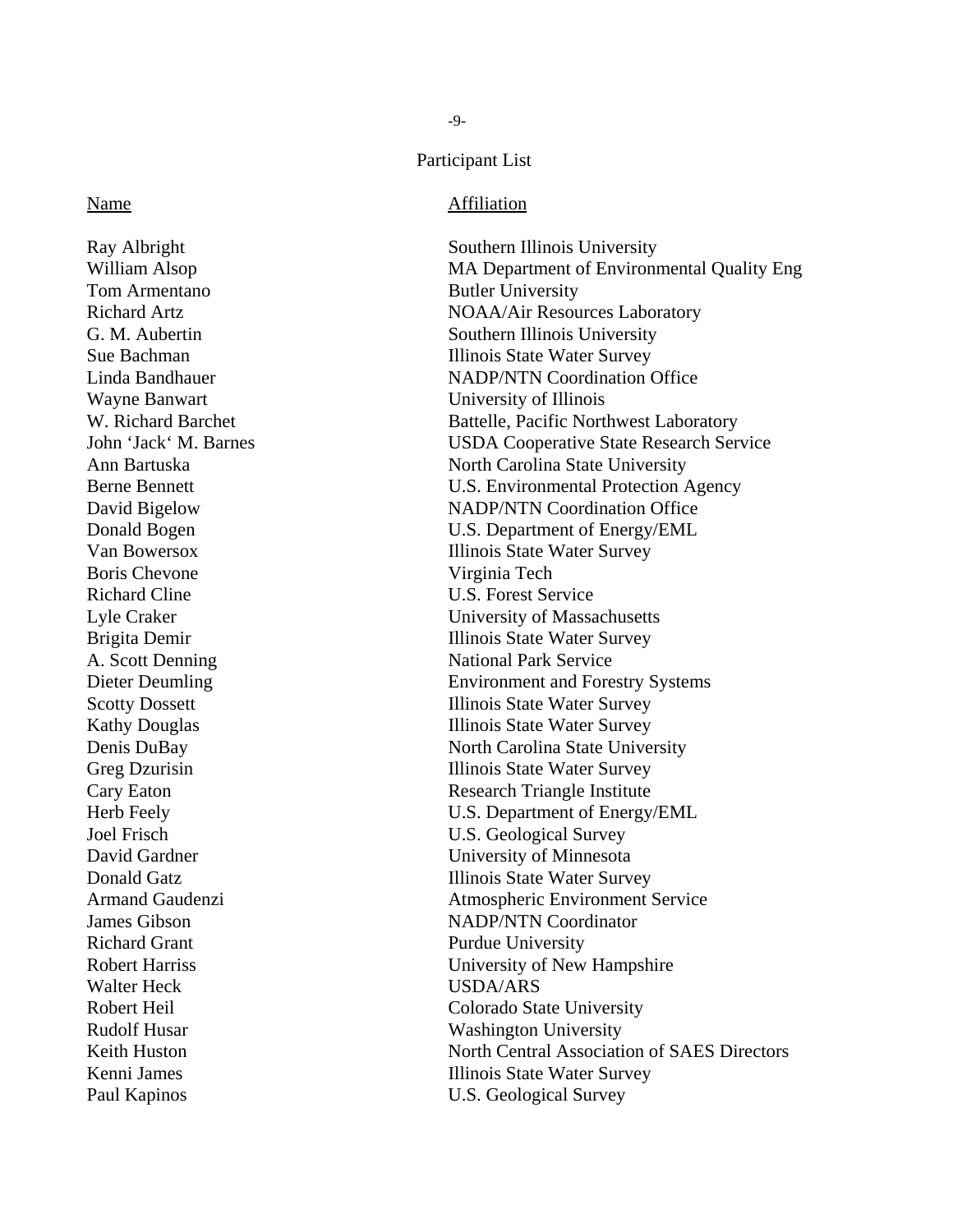Michael Kelly **Tennessee Valley Authority** Warren Knapp Cornell University John Kush **Auburn University** Dennis Lamb Penn State University James Lynch Penn State University William McFee Purdue University Dale Nichols USDA Forest Service Dudley Raynal SUNY, Syracuse M. Ali Tabatabai Iowa State University Jerome Thomas USDA Forest Service

-9-

Edward Klappenbach U.S. Environmental Protection Agency Barbara Levinson U.S. Environmental Protection Agency Steven Lindberg **Oak Ridge National Laboratory** Richard Linthurst U.S. Environmental Protection Agency Bernard Malo **U.S. Geological Survey** C. Wayne Martin Hubbard Brook Experiment Station Tilden Meyers NOAA/Air Resources Laboratory Andrea Morden-Moore Illinois State Water Survey Katrin Nodop Norwegian Institute for Air Research William Parkhurst Tennessee Valley Authority Mark Peden **Illinois State Water Survey** Jack Pickering U.S. Geological Survey Richard Poirot Vermont Department of Environmental Conservation Neville Reid Ontario Ministry of Environment Al Riebau Bureau of Land Management John Robertson U.S. Military Academy Bruce Rodger Wisconsin Department of Natural Resources Jackie Sauer Illinois State Water Survey LeRoy Schroder U.S. Geological Survey Mark Scruggs National Park Service-AIR Randolph See U.S. Geological Survey Richard Semonin Illinois State Water Survey David Shriner **Oak Ridge National Laboratory** Cheryl Silcox U.S. Geological Survey Carol Simmons NADP/NTN Coordination Office **Douglas Sisterson** Argonne National Laboratory Loretta Skowron Illinois State Water Survey Luther Smith NSI Technology Services Corporation Michael Snider **Illinois** State Water Survey Kenneth Steele University of Arkansas Gary Stensland Illinois State Water Survey Stanley Tajchman West Virginia University Michael Unsworth University of Nottingham Miguel Valdes Southern Illinois University